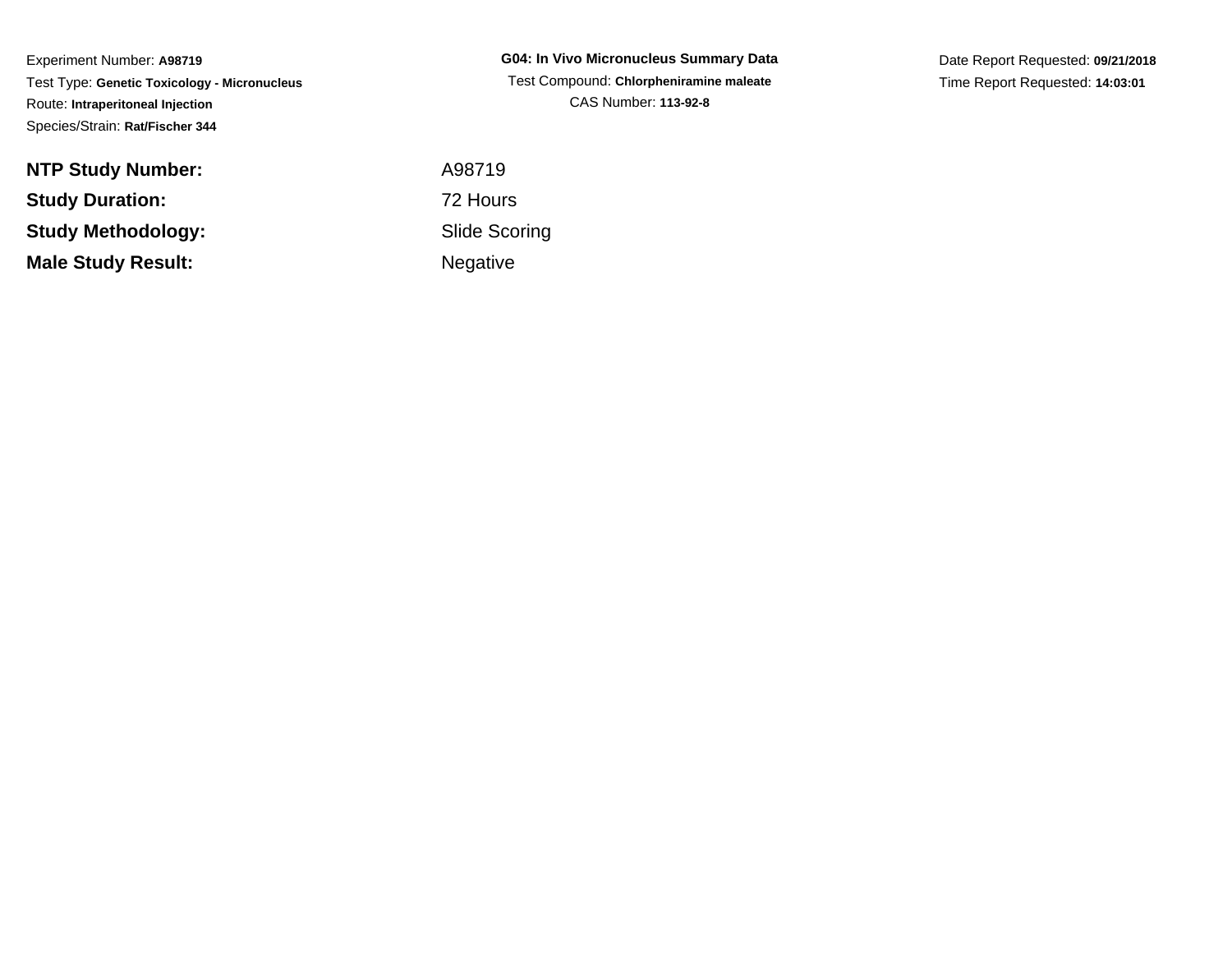Experiment Number: **A98719** Test Type: **Genetic Toxicology - Micronucleus**Route: **Intraperitoneal Injection**

Species/Strain: **Rat/Fischer 344**

| Tissue: Bone marrow; Sex: Male; Number of Treatments: 3; Time interval between final treatment and cell sampling: 24 h |   |                  |             |                  |
|------------------------------------------------------------------------------------------------------------------------|---|------------------|-------------|------------------|
| <b>MN PCE/1000</b>                                                                                                     |   |                  |             | $%$ PCE          |
| Dose (mg/kg)                                                                                                           | N | Mean $\pm$ SEM   | p-Value     | Mean $\pm$ SEM   |
| Vehicle Control <sup>1</sup>                                                                                           | 5 | $1.20 \pm 0.25$  |             | $27.40 \pm 4.67$ |
| 6.25                                                                                                                   | 5 | $1.20 \pm 0.46$  | 0.5000      | $42.30 \pm 3.89$ |
| 12.5                                                                                                                   | 5 | $2.10 \pm 0.53$  | 0.0584      | $24.50 \pm 4.17$ |
| 25.0                                                                                                                   | 5 | $0.90 \pm 0.29$  | 0.7438      | $29.00 \pm 4.61$ |
| 50.0                                                                                                                   | 3 | $2.00 \pm 0.76$  | 0.1028      | $40.50 \pm 5.63$ |
| Trend p-Value                                                                                                          |   | 0.2070           |             |                  |
| Positive Control <sup>2</sup>                                                                                          | 3 | $12.33 \pm 1.36$ | $< 0.001$ * | $18.33 \pm 4.00$ |
| <b>Trial Summary: Negative</b>                                                                                         |   |                  |             |                  |